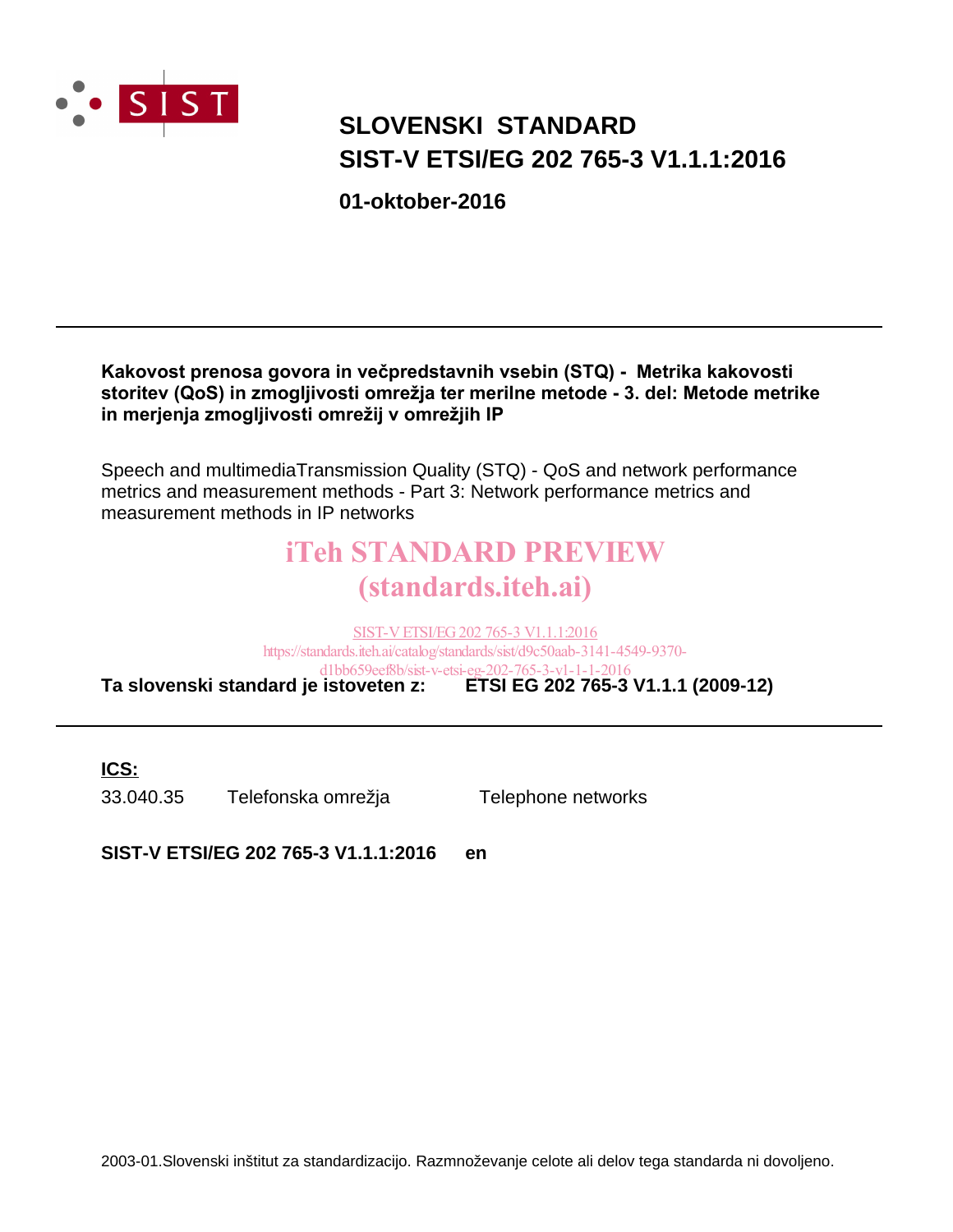**SIST-V ETSI/EG 202 765-3 V1.1.1:2016**

# iTeh STANDARD PREVIEW (standards.iteh.ai)

SIST-V ETSI/EG 202 765-3 V1.1.1:2016 https://standards.iteh.ai/catalog/standards/sist/d9c50aab-3141-4549-9370 d1bb659eef8b/sist-v-etsi-eg-202-765-3-v1-1-1-2016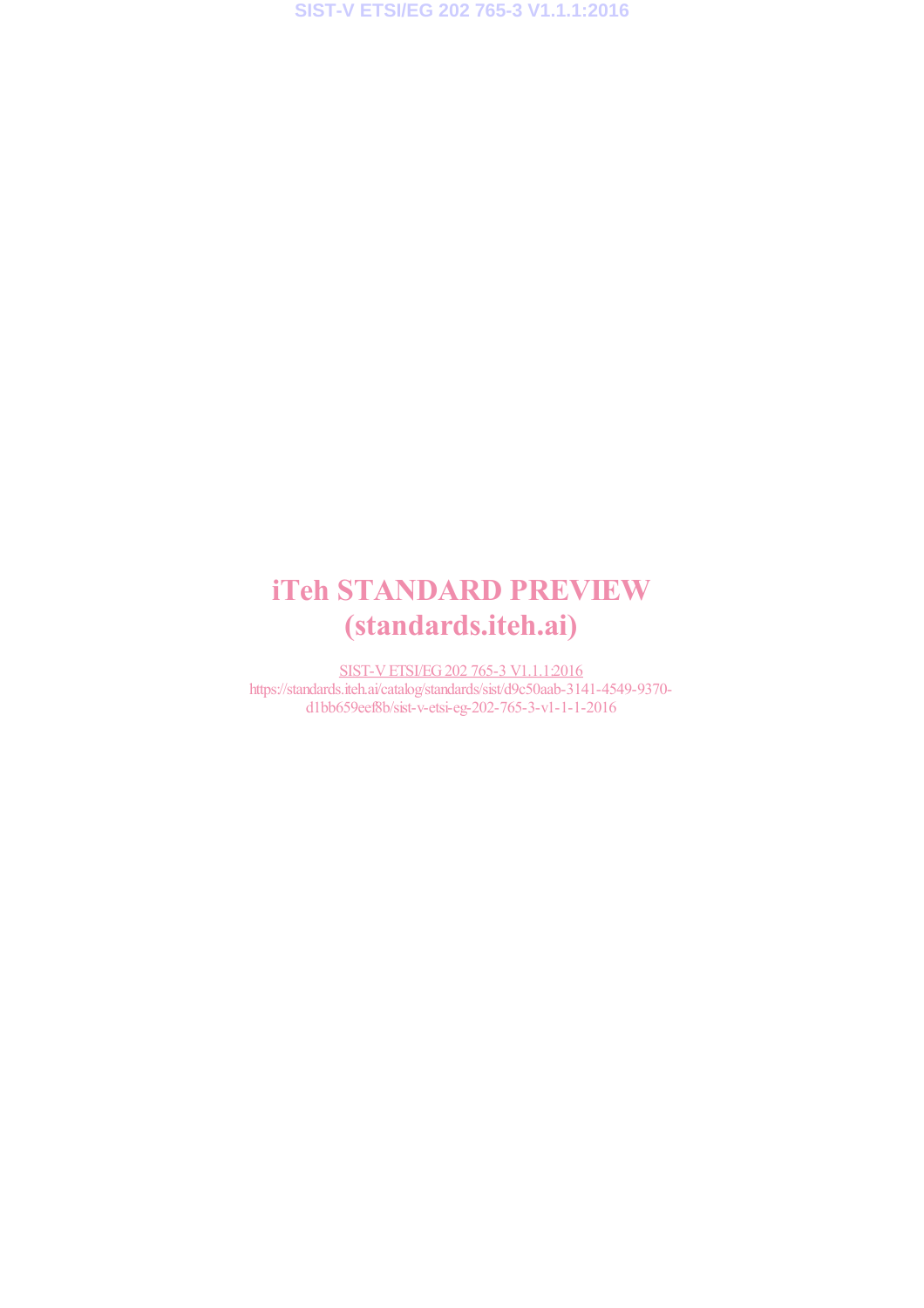# ETSI EG 202 765-3 V1.1.1 (2009-12)

*ETSI Guide*

**Speech and multimedia Transmission Quality (STQ); QoS and network performance metrics and measurement methods; Part 3: Network performance metrics and measurement methods in IP networks**

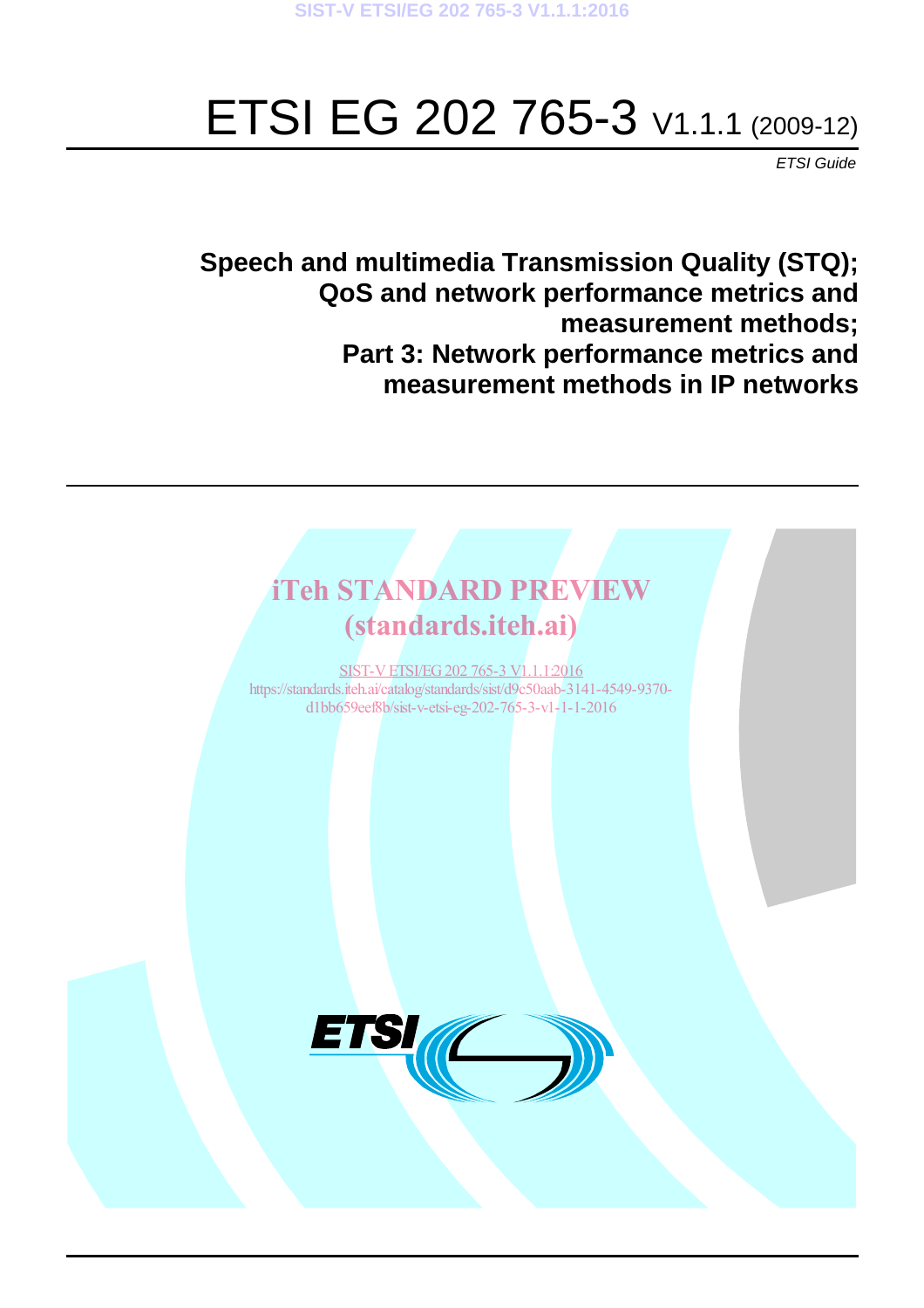Reference DEG/STQ-00104-3

Keywords

performance, QoS

#### *ETSI*

650 Route des Lucioles F-06921 Sophia Antipolis Cedex - FRANCE

Tel.: +33 4 92 94 42 00 Fax: +33 4 93 65 47 16

Siret N° 348 623 562 00017 - NAF 742 C Association à but non lucratif enregistrée à la iTeh S<sup>Sous-Préfecture</sup> de Grasse (06) N° 7803/88 / IEW

## (standards.iteh.ai)

*Important notice*  d1bb659eef8b/sist-v-etsi-eg-202-765-3-v1-1-1-2016SIST-V ETSI/EG 202 765-3 V1.1.1:2016 https://standards.iteh.ai/catalog/standards/sist/d9c50aab-3141-4549-9370-

Individual copies of the present document can be downloaded from: http://www.etsi.org

The present document may be made available in more than one electronic version or in print. In any case of existing or perceived difference in contents between such versions, the reference version is the Portable Document Format (PDF). In case of dispute, the reference shall be the printing on ETSI printers of the PDF version kept on a specific network drive within ETSI Secretariat.

Users of the present document should be aware that the document may be subject to revision or change of status. Information on the current status of this and other ETSI documents is available at http://portal.etsi.org/tb/status/status.asp

If you find errors in the present document, please send your comment to one of the following services: http://portal.etsi.org/chaircor/ETSI\_support.asp

#### *Copyright Notification*

No part may be reproduced except as authorized by written permission. The copyright and the foregoing restriction extend to reproduction in all media.

> © European Telecommunications Standards Institute 2009. All rights reserved.

**DECT**TM, **PLUGTESTS**TM, **UMTS**TM, **TIPHON**TM, the TIPHON logo and the ETSI logo are Trade Marks of ETSI registered for the benefit of its Members.

**3GPP**TM is a Trade Mark of ETSI registered for the benefit of its Members and of the 3GPP Organizational Partners. **LTE**™ is a Trade Mark of ETSI currently being registered

for the benefit of its Members and of the 3GPP Organizational Partners.

**GSM**® and the GSM logo are Trade Marks registered and owned by the GSM Association.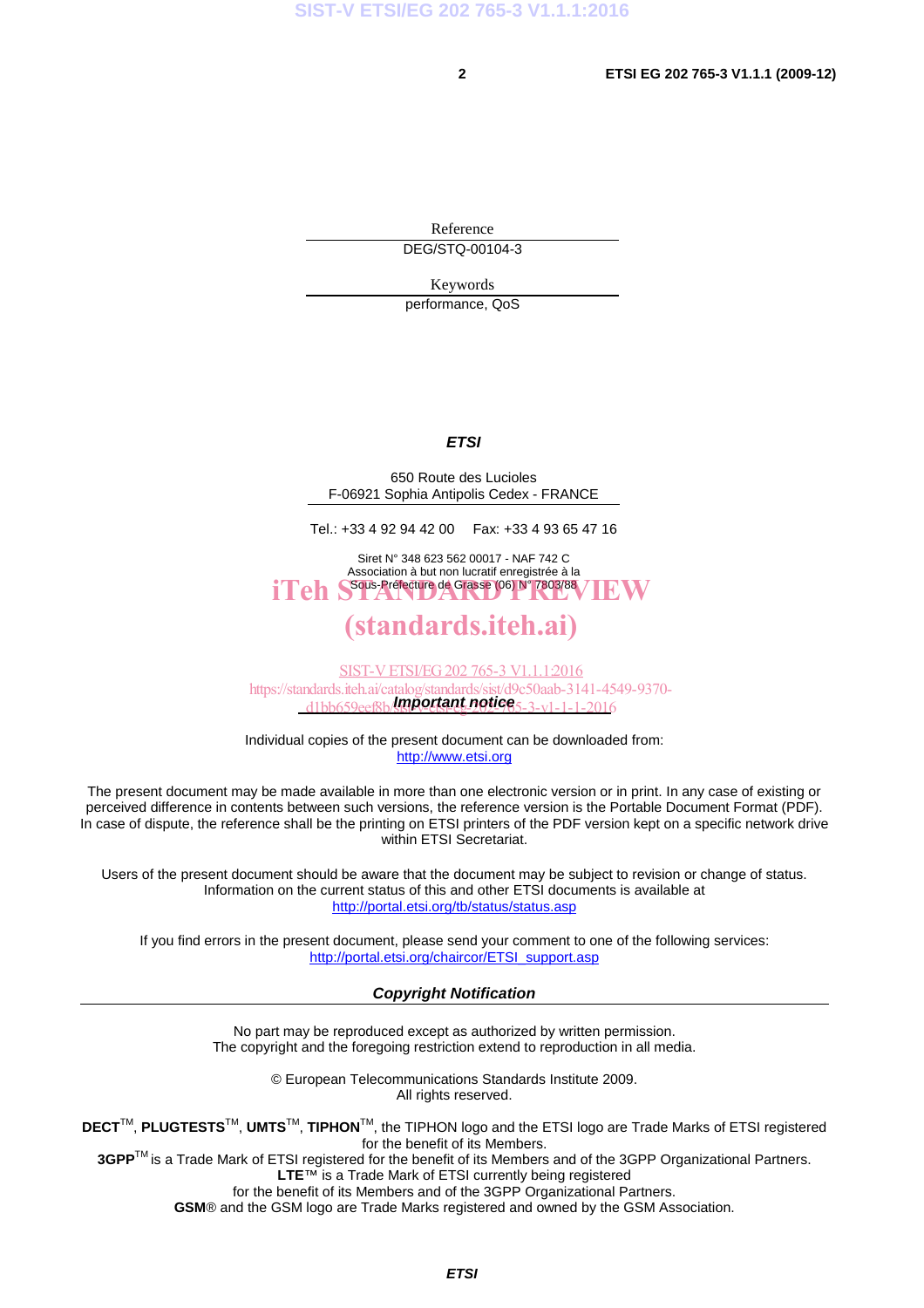$\mathbf{3}$ 

# Contents

| 1              |                                                                                |  |  |
|----------------|--------------------------------------------------------------------------------|--|--|
| 2              |                                                                                |  |  |
| 2.1            |                                                                                |  |  |
| 2.2            |                                                                                |  |  |
| 3              |                                                                                |  |  |
| 3.1            |                                                                                |  |  |
| 3.2            |                                                                                |  |  |
| 3.3            |                                                                                |  |  |
| 4              |                                                                                |  |  |
| 4.1            |                                                                                |  |  |
| 4.1.1          |                                                                                |  |  |
| 4.1.2          |                                                                                |  |  |
| 4.1.3          |                                                                                |  |  |
| 4.1.4          |                                                                                |  |  |
| 4.1.5          |                                                                                |  |  |
| 4.2            |                                                                                |  |  |
| 4.2.1          |                                                                                |  |  |
| 4.2.2          |                                                                                |  |  |
| 4.2.3          |                                                                                |  |  |
| 4.2.4          |                                                                                |  |  |
| 4.2.5          |                                                                                |  |  |
| 4.3            |                                                                                |  |  |
| 4.3.1          |                                                                                |  |  |
| 4.3.2          |                                                                                |  |  |
| 4.3.3<br>4.3.4 |                                                                                |  |  |
| 4.3.5          |                                                                                |  |  |
| 4.4            |                                                                                |  |  |
| 4.4.1          |                                                                                |  |  |
| 4.4.2          |                                                                                |  |  |
| 4.4.3          |                                                                                |  |  |
| 4.4.4          |                                                                                |  |  |
| 4.4.5          |                                                                                |  |  |
| 4.5            |                                                                                |  |  |
| 4.5.1          |                                                                                |  |  |
| 4.5.2          |                                                                                |  |  |
| 4.5.3          |                                                                                |  |  |
| 4.5.4          |                                                                                |  |  |
| 4.5.5          |                                                                                |  |  |
| 5              |                                                                                |  |  |
| 5.1            |                                                                                |  |  |
| 5.2            |                                                                                |  |  |
| 5.3            |                                                                                |  |  |
| 5.4            |                                                                                |  |  |
| 5.5            |                                                                                |  |  |
| 5.6            |                                                                                |  |  |
| 6              | Overview of Network Performance Relevant Standard Bodies and Working Groups 29 |  |  |
| 6.1            |                                                                                |  |  |
| 6.1.1          |                                                                                |  |  |
|                |                                                                                |  |  |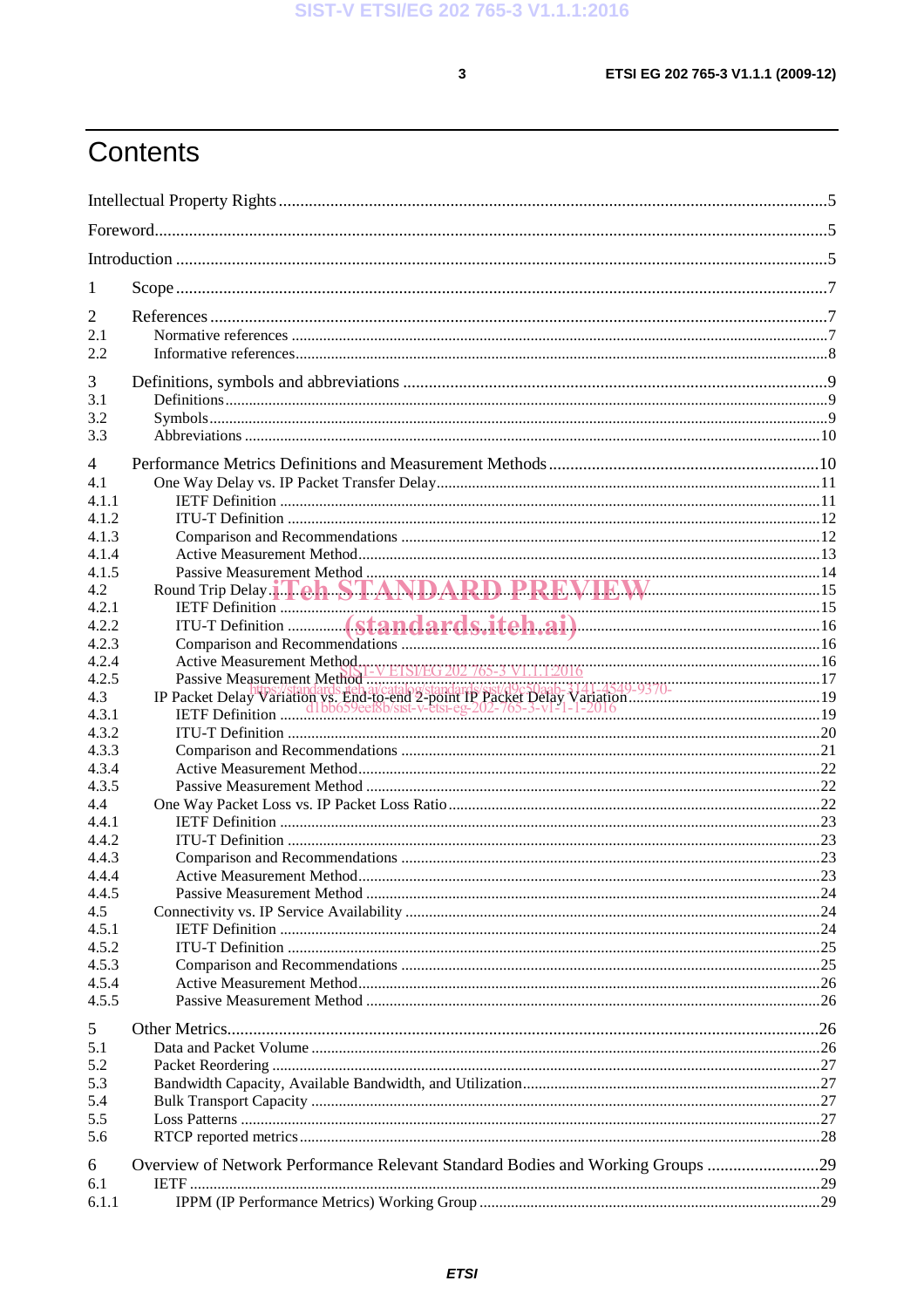#### **4 ETSI EG 202 765-3 V1.1.1 (2009-12)**

| Annex A: |  |
|----------|--|
| 6.2.2    |  |
| 6.2.1    |  |
| 6.2      |  |
| 6.1.3    |  |
| 6.1.2    |  |

# iTeh STANDARD PREVIEW (standards.iteh.ai)

SIST-V ETSI/EG 202 765-3 V1.1.1:2016 https://standards.iteh.ai/catalog/standards/sist/d9c50aab-3141-4549-9370d1bb659eef8b/sist-v-etsi-eg-202-765-3-v1-1-1-2016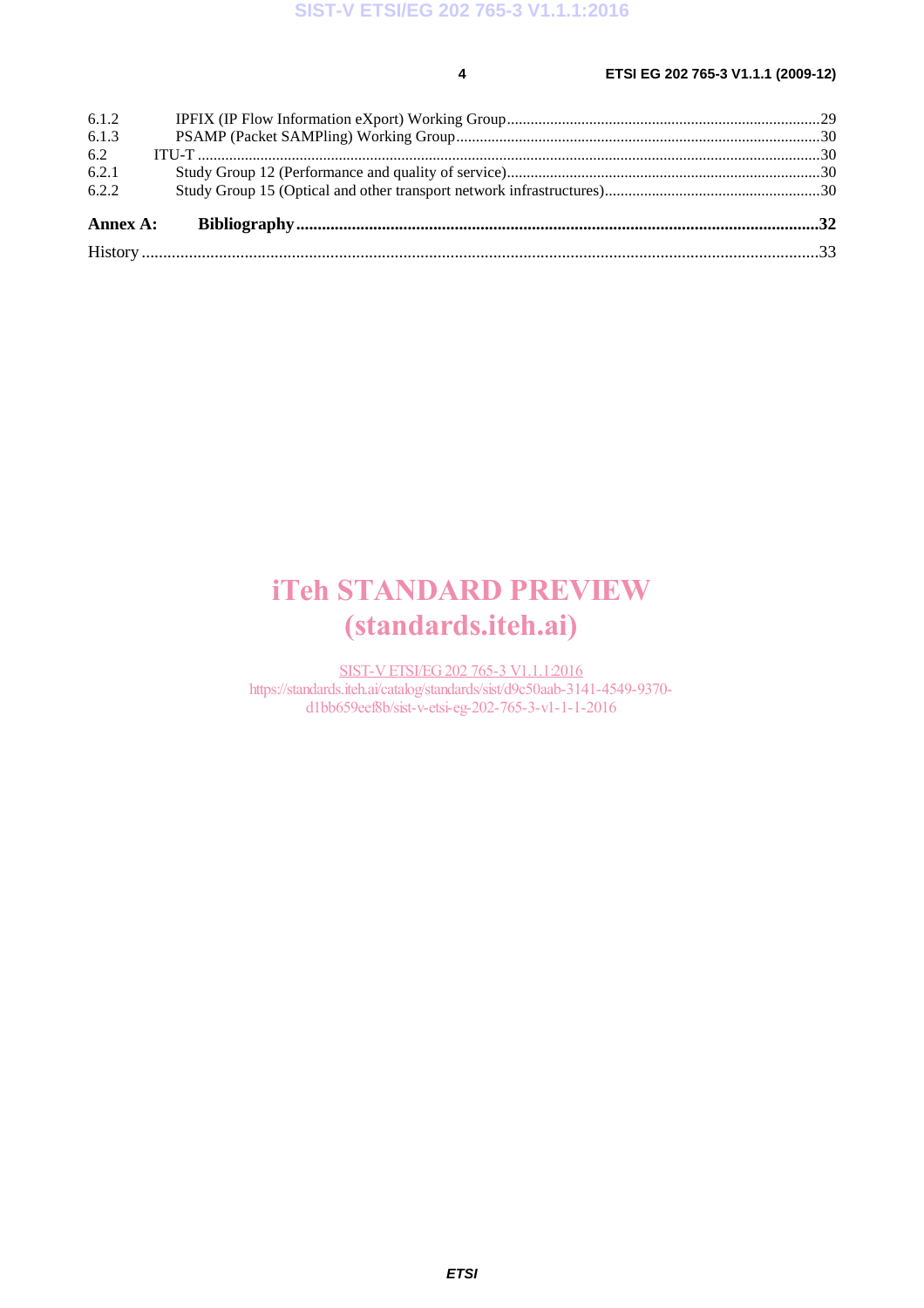## Intellectual Property Rights

IPRs essential or potentially essential to the present document may have been declared to ETSI. The information pertaining to these essential IPRs, if any, is publicly available for **ETSI members and non-members**, and can be found in ETSI SR 000 314: *"Intellectual Property Rights (IPRs); Essential, or potentially Essential, IPRs notified to ETSI in respect of ETSI standards"*, which is available from the ETSI Secretariat. Latest updates are available on the ETSI Web server (http://webapp.etsi.org/IPR/home.asp).

Pursuant to the ETSI IPR Policy, no investigation, including IPR searches, has been carried out by ETSI. No guarantee can be given as to the existence of other IPRs not referenced in ETSI SR 000 314 (or the updates on the ETSI Web server) which are, or may be, or may become, essential to the present document.

## Foreword

This ETSI Guide (EG) has been produced by ETSI Technical Committee Speech and multimedia Transmission Quality  $(STO)$ .

The present document is part 3 of a multi-part deliverable covering the QoS and network performance metrics and measurement methods, as identified below:

Part 1: "General considerations":

Part 2: "Transmission Quality Indicator combining Voice Quality Metrics";

Part 3: "Network performance metrics and measurement methods in IP networks";

Part 4: "Indicators for supervision  $(\hat{\text{Multiplay}}\text{ as Vides}.iteh.ai)$ 

Introduction SIST-VETSI/EG 202 765-3 V1.1.1:2016 https://standards.iteh.ai/catalog/standards/sist/d9c50aab-3141-4549-9370 d1bb659eef8b/sist-v-etsi-eg-202-765-3-v1-1-1-2016

The need to define Internet performance metrics and measurement methodologies stems from the need to compare different measurements and to measure performance with a reproducible and unambiguous methodology, independent from transmission technology and implementation details. Both the ITU-T Study Group 12 and the IETF IPPM Working Group have produced such definitions (see table 1), although each with a different emphasis closely linked to the historical background of both organizations. The ITU has its origins in telephony, while the IETF has a data networking background. Whereas the ITU emphasizes the evaluation of a service and its quality, the IETF measures the network and wants to provide the IT-community with an accurate, common understanding and measurement of the performance and reliability the Internet [i.3].

In most cases this results in different terminology rather than in incompatibilities; most differences in approach and emphasis serve the different intended use of each metric, but have no operational significance. In some cases the terminology used by each organisations can be mapped to the other, while in some others there is only approximate equivalence (e.g. ITU network section versus an IPPM cloud; one focuses on corresponding events while the other measures the fate of a single packet). Other terms have no correspondence. For example, ITU-T Recommendation I.380 [i.38] has a notion of an IP packet transfer reference event while IPPM defines "wire time".

Other differences between IETF and ITU-T metrics result from their intended application. ITU-T metrics seek to provide a common language for providers to communicate about performance, so the ITU-T metrics do not concentrate on performance within a single network, while the IETF focuses on performance measurement protocols and implementation. ITU-T seeks to evaluate service and to exclude unfair use, while the IETF seeks to measure network quantities and avoid biased measurement results. Due to their respective backgrounds, the ITU generally produces statistical metrics geared towards a quantitative representation of the complete end-to-end user experience while the IETF IPPM working group mainly focuses more on statistical metrics which provide a detailed technical view of different aspects of transmission quality along the network path.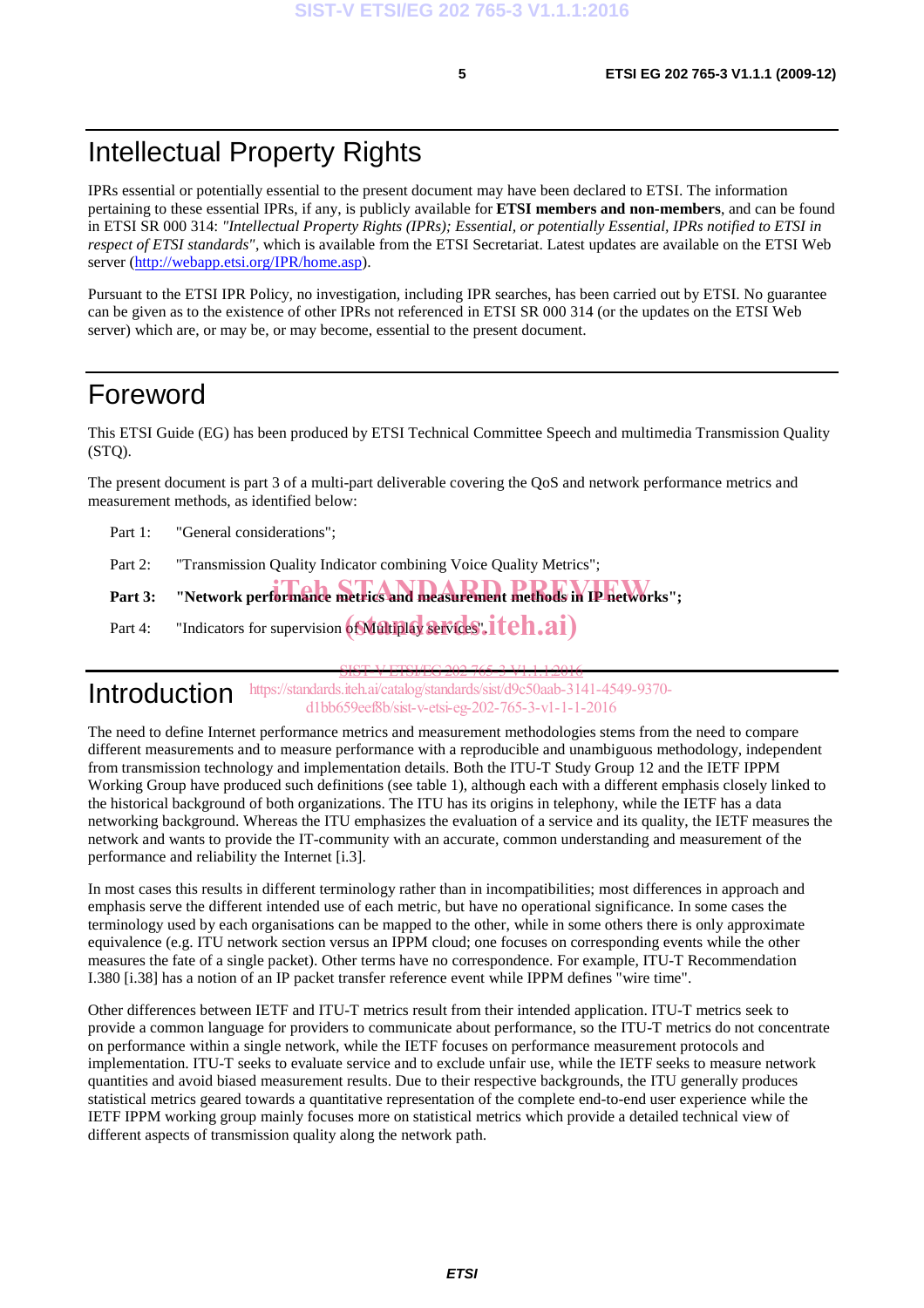|                                    | <b>IETF RFCs</b>                | <b>ITU-T Recommendations</b>             |
|------------------------------------|---------------------------------|------------------------------------------|
| Framework                          | <b>RFC 2330 [i.3]</b>           | Y.1540 [i.1], sections 1 through 5       |
| <b>Loss</b>                        | RFC 2680 [i.6]                  | Y.1540 [i.1], section 5.5.6              |
|                                    |                                 | G.1020 [i.23]                            |
| <b>Delay</b>                       | RFC 2679 [i.5] (One-way)        | Y.1540 [i.1], section 6.2                |
|                                    | RFC 2681 [i.7] (Round Trip)     | G.1020 [i.23]                            |
|                                    |                                 | G.114 [i.22] (One-way)                   |
| <b>Delay Variation</b>             | RFC 3393 [i.10]                 | Y.1540 [i.1], section 6.2.2              |
|                                    |                                 | G.1020 [i.23]                            |
| <b>Connectivity / Availability</b> | RFC 2678 [i.4]                  | Y.1540 [i.1], section 7                  |
| Loss Patterns                      | <b>RFC 3357 [i.9]</b>           | G.1020 [i.23]                            |
| <b>Packet Reordering</b>           | RFC 4737 [i.15]                 | Y.1540 [i.1], sections 5.5.8.1 and 6.6   |
| <b>Packet Duplication</b>          |                                 | Y.1540 [i.1], sections 5.5.8.3, 5.5.8.4, |
|                                    |                                 | 6.8, and 6.9                             |
| Link/Path Bandwidth Capacity, Link | RFC 5136 [i.31]                 |                                          |
| Utilization, Available Capacity    |                                 |                                          |
| <b>Bulk Transport Capacity</b>     | RFC 3148 [i.8], RFC 5136 [i.31] |                                          |

#### **Table 1: Overview of Relevant Standards**

The goal of the present document is to define network performance metrics for applications sensitive to quality of service such as Voice over IP, referring to the existing work produced by both IETF and ITU-T. The present document highlights the differences between the two standards and provides guidelines on resolving these differences, when they are due to addressing different goals.

The scope of the present document is limited to IP performance metrics relevant for data transmission over IP-based networks for use in QoS sensitive applications. For each addressed metric, the document recommends one or more measurement methods. The document only focuses on intrinsic network QoS metrics; perceived QoS metrics applicable<br>for voice transmission are out of scope of the present document. for voice transmission are out of scope of the present document.

The remainder of the present document is organised as follows. Clause 4 describes the definitions of the most important performance metrics as defined by the standard bodies and methods for measuring them, and discusses the applicability of the definitions and the differences between themSClause 3 discusses other metrics applicable to QoS. Finally, clause 6 gives an overview to fsrelevant QoS measurement standards. Which can be used in end to end performance evaluation. d1bb659eef8b/sist-v-etsi-eg-202-765-3-v1-1-1-2016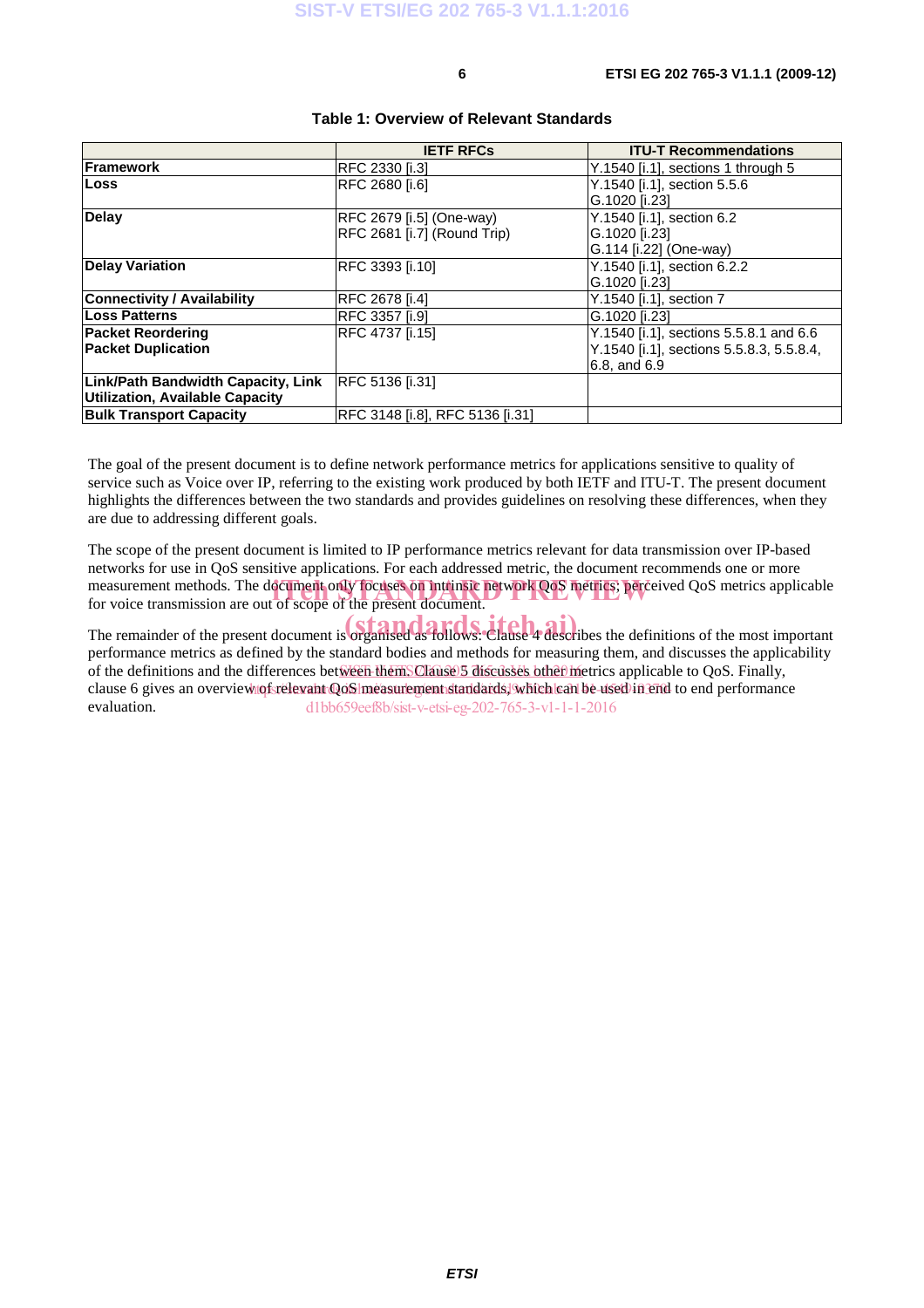## 1 Scope

The present document provides an overview of the common metric definitions and measurement method specifications upon which the interoperability of network performance measurement (also called QoS measurement) is based. Two different standardisation bodies, the Internet Engineering Task Force (IETF) and the International Telecommunication Union - Telecommunication Standardization Sector (ITU - T), have addressed this issue. The present document addresses the following points:

- Survey the existing network performance related IETF standards and how these standards can be applied to end-to-end network performance measurements. The scope of this work is also to discuss the relationship of those standards to those of ITU-T and ETSI.
- Discuss and compare definitions of metrics used to specify and assess performance in IP networks. The metrics addressed in the present document are those defined by the IETF IPPM working group and ITU-T Study Group 12. Besides comparing the different definitions, the present document gives applicability guidelines on which metric is more appropriate for a particular application, configuration or scenario.
- Define measurement methods for selected performance metrics in IP networks, addressing both active and passive methods. Clarifying guidelines are given.
- NOTE: All text sections in the remainder of the present document which are enclosed in quotation marks (") and *formatted in italic style* denote citations taken verbatim from referenced documents.

# 2 References STANDARD PREVIEW

References are either specific (identified by date of publication and/or edition number or version number) or<br>non-specific non-specific.

• For a specific reference, subsequent revisions do not apply  $V1.1.1:2016$ 

https://standards.iteh.ai/catalog/standards/sist/d9c50aab-3141-4549-9370-

- Non-specific reference may be made conly to a complete document or a part thereof and only in the following cases:
	- if it is accepted that it will be possible to use all future changes of the referenced document for the purposes of the referring document;
	- for informative references.

Referenced documents which are not found to be publicly available in the expected location might be found at http://docbox.etsi.org/Reference.

NOTE: While any hyperlinks included in this clause were valid at the time of publication ETSI cannot guarantee their long term validity.

#### 2.1 Normative references

The following referenced documents are indispensable for the application of the present document. For dated references, only the edition cited applies. For non-specific references, the latest edition of the referenced document (including any amendments) applies.

Not applicable.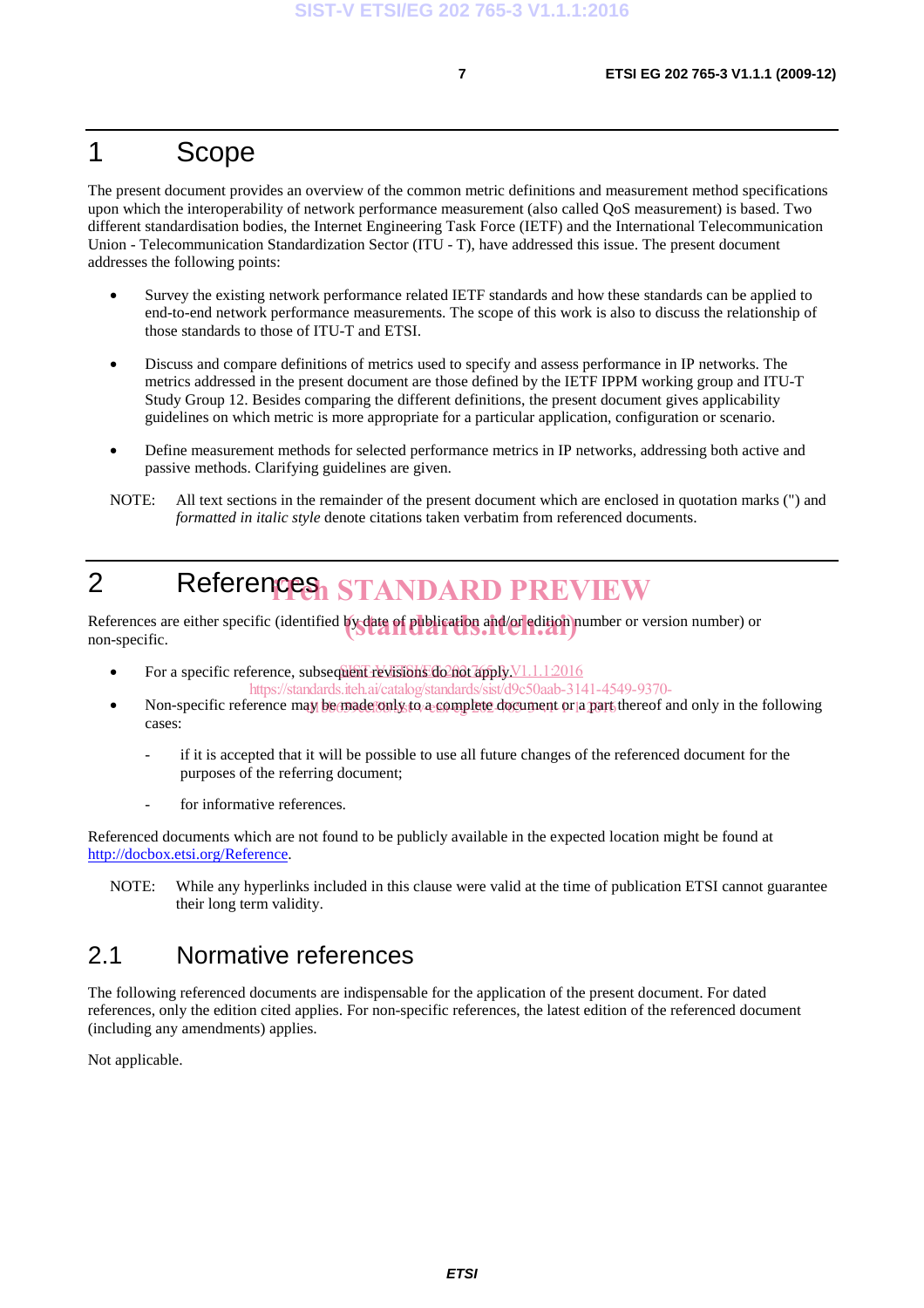## 2.2 Informative references

The following referenced documents are not essential to the use of the present document but they assist the user with regard to a particular subject area. For non-specific references, the latest version of the referenced document (including any amendments) applies.

| [i.1]    | ITU-T Recommendation Y.1540: "Internet protocol data communication service - IP packet<br>transfer and availability performance parameters".                                   |
|----------|--------------------------------------------------------------------------------------------------------------------------------------------------------------------------------|
| $[i.2]$  | Void.                                                                                                                                                                          |
| $[$ .3]  | IETF RFC 2330: "Framework for IP Performance Metrics". V. Paxson, G. Almes, J. Mahdavi,<br>M. Mathis. May 1998.                                                                |
| [i.4]    | IETF RFC 2678: "IPPM Metrics for Measuring Connectivity". J. Mahdavi, V. Paxson.<br>September 1999.                                                                            |
| $[1.5]$  | IETF RFC 2679: "A One-way Delay Metric for IPPM". G. Almes, S. Kalidindi, M. Zekauskas.<br>September 1999.                                                                     |
| $[1.6]$  | IETF RFC 2680: "A One-way Packet Loss Metric for IPPM". G. Almes, S. Kalidindi,<br>M. Zekauskas. September 1999.                                                               |
| [i.7]    | IETF RFC 2681: "A Round-trip Delay Metric for IPPM". G. Almes, S. Kalidindi, M. Zekauskas.<br>September 1999.                                                                  |
| [i.8]    | IETF RFC 3148: "A Framework for Defining Empirical Bulk Transfer Capacity Metrics".<br>M. Mathis, M. Allman, July 2001.<br>PRE                                                 |
| [i.9]    | IETF RFC 3357: "One-way Loss Pattern Sample Metrics". R. Koodli, R. Ravikanth. August 2002.                                                                                    |
| [i.10]   | IETF RFC 3393: "IP Packet Delay Variation Metric for IP Performance Metrics (IPPM)".<br>C. Demichelis, P. Chimento. November 2002.<br>SIST-V ETSI/EG 202 765-3 V1.1.12016      |
| $[1.11]$ | Voidhttps://standards.iteh.ai/catalog/standards/sist/d9c50aab-3141-4549-9370-                                                                                                  |
| [1.12]   | d1bb659eef8b/sist-v-etsi-eg-202-765-3-v1-1-1-2016<br>Void.                                                                                                                     |
| [i.13]   | Void.                                                                                                                                                                          |
| [i.14]   | IETF RFC 4656: "A One-way Active Measurement Protocol (OWAMP)". S. Shalunov,<br>B. Teitelbaum, A. Karp, J. Boote, M. Zekauskas. September 2006.                                |
| [i.15]   | IETF RFC 4737: "Packet Reordering Metrics". A. Morton, L. Ciavattone, G. Ramachandran,<br>S. Shalunov, J. Perser. November 2006.                                               |
| [i.16]   | Void.                                                                                                                                                                          |
| [1.17]   | Void.                                                                                                                                                                          |
| $[1.18]$ | IETF RFC 5101: "Specification of the IPFIX Protocol for the Exchange of IP Traffic Flow<br>Information". B. Claise, S. Bryant, S. Leinen, T. Deitz, B. Trammell. January 2008. |
| [i.19]   | IPFIX Architecture. N.Brownlee et Al. Internet-Draft, work in progress.                                                                                                        |
| $[1.20]$ | IETF RFC 5102: "IPFIX Information Model". J. Quittek et Al. January 2008.                                                                                                      |
| $[1.21]$ | "IPFIX Applicability Statement". T. Zseby, E. Boschi, N.Brownlee, B. Claise. Internet-Draft, work<br>in progress.                                                              |
| $[1.22]$ | ITU-T Recommendation G.114 (05/03): "One-way transmission time".                                                                                                               |
| [1.23]   | ITU-T Recommendation G.1020 (07/06): "Performance parameter definitions for quality of speech<br>and other voiceband applications utilizing IP networks".                      |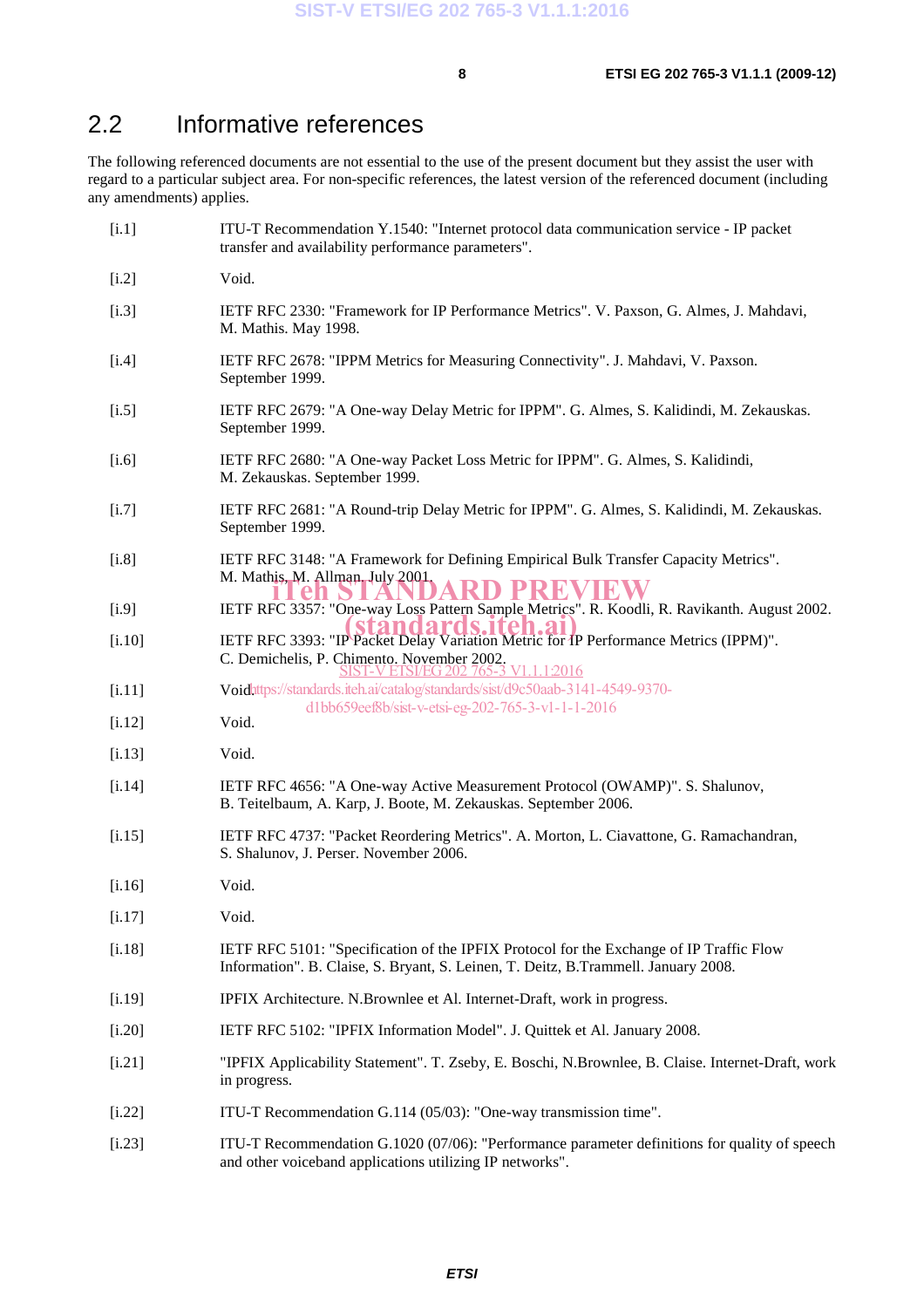- [i.24] IETF RFC 3917: "Requirements for IP Flow Information Export". J. Quittek, T. Zseby, B. Claise, S. Zander. October 2004.
- [i.25] Void.
- [i.26] Void.
- [i.27] Void.
- [i.28] Void.
- [i.29] "Reporting Metrics: Different Points of View", A. Morton, G. Ramachandran, G. Maguluri, work in progress, draft-morton-ippm-reporting-metrics-02.
- NOTE: http://tools.ietf.org/html/draft-morton-ippm-reporting-metrics-02, and the derived presentation "Reporting Metrics: Different Points of View" presented by Al Morton on IETF66 July 2006, http://www3.ietf.org/proceedings/06jul/slides/ippm-2.pdf.
- [i.30] IETF RFC 3611: "RTP Control Protocol Extended Reports (RTCP XR)", T. Friedman, R. Caceres, A. Clark. November 2003.
- [i.31] IETF RFC 5136: "Defining Network Capacity", P. Chimento, J. Ishac. February 2008.
- [i.32] IETF RFC 2581: "TCP Congestion Control", M. Allman, V. Paxson, W. Stevens. April 1999.
- [i.33] IETF RFC 5357: "A Two-Way Active Measurement Protocol (TWAMP)", K. Hedayat, R. Krzanowski, A. Morton, K. Yum, J. Babiarz. October 2008.
- [i.34] IETF RFC 1122: "Requirements for Internet Hosts Communication Layers", R. Braden ed. October 1989: 1 October 1989. **NDARD**
- [i.35] IETF RFC 3550: "User Accounts for UCSB On-Line System".
- [i.36] IETF RFC 1633: "Integrated Services in the Internet Architecture: an Overview". SIST-VETSI/EG202 765-3 V1.1.1:2016
- [i.37] IETFnRFC 2216r (Network Element Service Specification Template 370d1bb659eef8b/sist-v-etsi-eg-202-765-3-v1-1-1-2016
- [i.38] ITU-T Recommendation I.380: "Internet protocol data communication service IP packet transfer and availability performance parameters".

# 3 Definitions, symbols and abbreviations

#### 3.1 Definitions

For the purposes of the present document, the terms and definitions given in RFC 2330 [i.3], ITU-T Recommendation G.1020 [i.23] and RFC 2680 [i.6] apply.

#### 3.2 Symbols

For the purposes of the present document, the following symbols apply:

| T.t              | Time            |
|------------------|-----------------|
| $T_{\text{max}}$ | Time threshold  |
| ďТ               | Time difference |